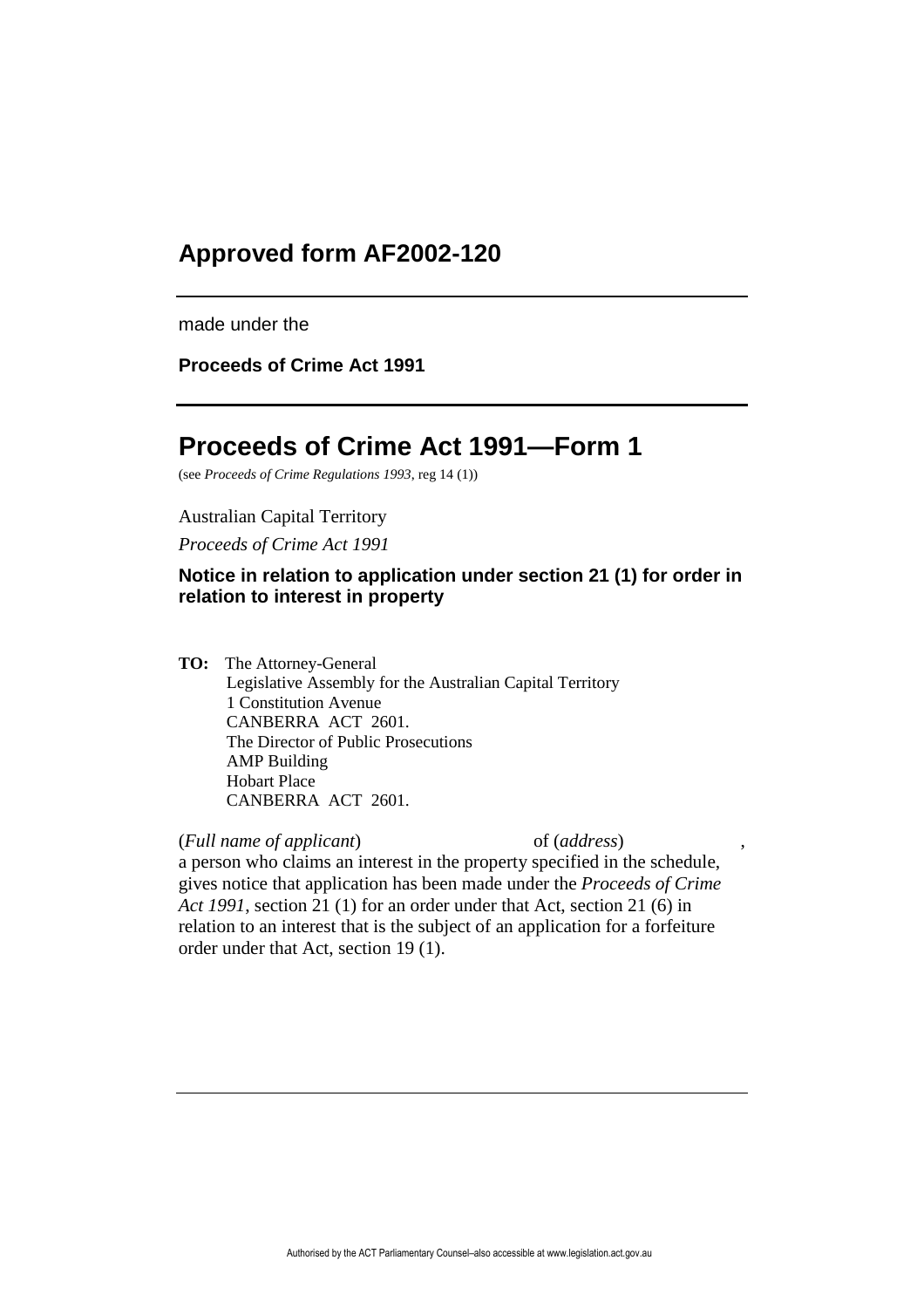The application for a forfeiture order was filed in (*name of court*) on in relation to a conviction within the meaning of the *Proceeds of Crime Act 1991*, section 5 of (*name of convicted person*) for (*state offence*(*s*)) on (*date of conviction*) by (*name of court*)*.*

The applicant has applied to the court for an order in relation to the interest claimed—

- (a) declaring the nature, extent and value (as at the time when the order is made) of the applicant's interest; and
- \*(b) directing the Territory to transfer the interest to the applicant.
- \*(c) declaring that there is payable by the Territory to the applicant an amount equal to the value of the interest as so declared by the court.

This application has been set down for \*mention/\*hearing in the (*name of court*) on at  $*a.m./*p.m.$ 

## **Schedule**

The property to which this notice relates is as follows: (*specify property*)

Dated:

…………………………………… \*Applicant giving notice/ \*Lawyer

\**Omit if not applicable*

AF2002-120 Proceeds of Crime Act 1991—Form 1 page 2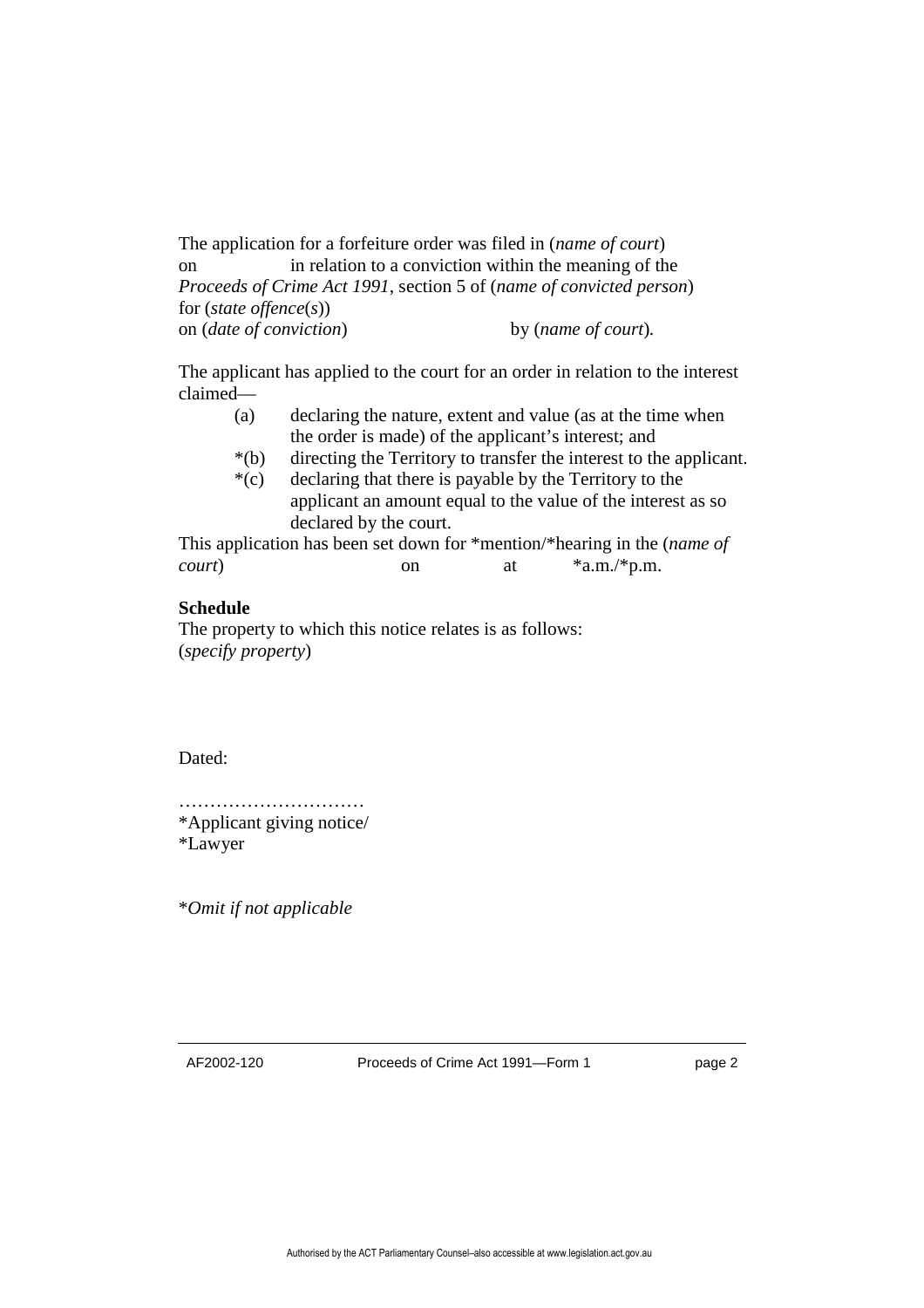## **Endnotes**

- 1 This form was originally in the *Proceeds of Crime Regulations 1993,* schedule 2. Under amendments made by the *Legislation (Consequential Amendments) Act 2001*, the form was omitted from the regulations and became a form approved under the *Proceeds of Crime Act 1991*, section 95 (see amdt 1.3291, amdt 1.3293).
- 2 This republication includes amendments made under the *Legislation Act 2001*, part 11.3 (Editorial changes).

AF2002-120 Proceeds of Crime Act 1991—Form 1 page 3